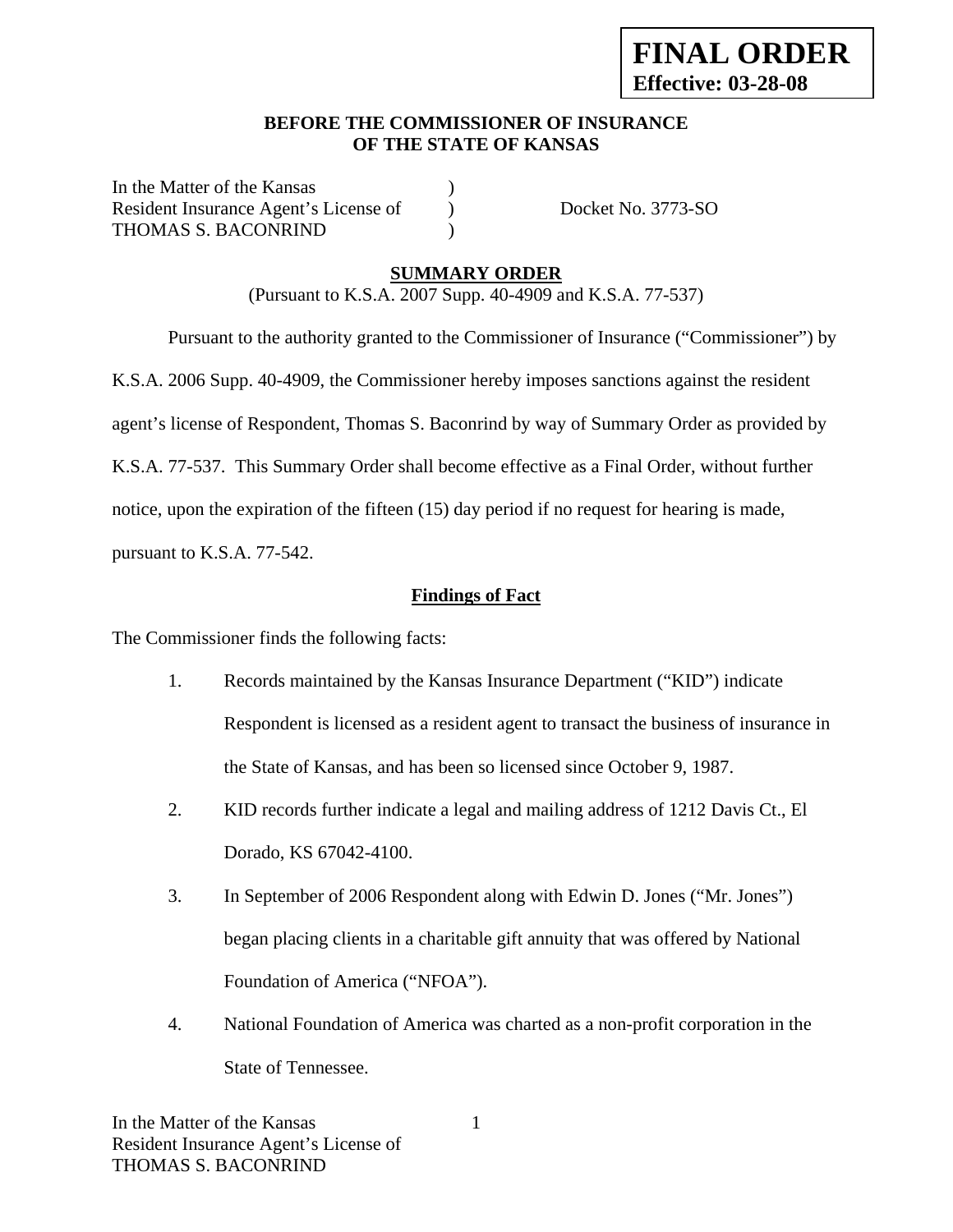- 5. Richard K. Olive was the President of NFOA and Susan L. Olive, its Vice-President.
- 6. Respondent and Mr. Jones advised Randy Adair, Chief-Fraud Investigator for the Kansas Insurance Department ("Mr. Adair") that they received a post card in the mail from NFOA and saw advertisements in *Brokers World* about NFOA offering 9% commissions.
- 7. Respondent and Mr. Jones stated that they contacted Richard Olive and agreed to represent NFOA in Kansas. And that they were to market the installment plans to clients who were unhappy with their current annuity and those people who needed an immediate income, a tax deduction on capital gains on real estate and tax favored deferred income depending on their needs and desires for beneficiaries.
- 8. Respondent and Mr. Jones stated that there was no contract between themselves and NFOA as Richard Olive was a man of faith and would keep his word. Mr. Oliver further explained that there was no contract between NFOA and agents because the product was an installment contract and not insurance, and therefore not subject to Tennessee Insurance requirements or license and contract restrictions.
- 9. Respondent and Mr. Jones stated that Richard Olive told them that NFOA was registered and approved with the Internal Revenue Service ("IRS") as a  $501(c)(3)$ company.
- 10. Respondent and Mr. Jones then began offering the charitable gift annuity's from NOA without any further investigation into the accuracy of Richard Olive's statements or the legitimacy of NFOA.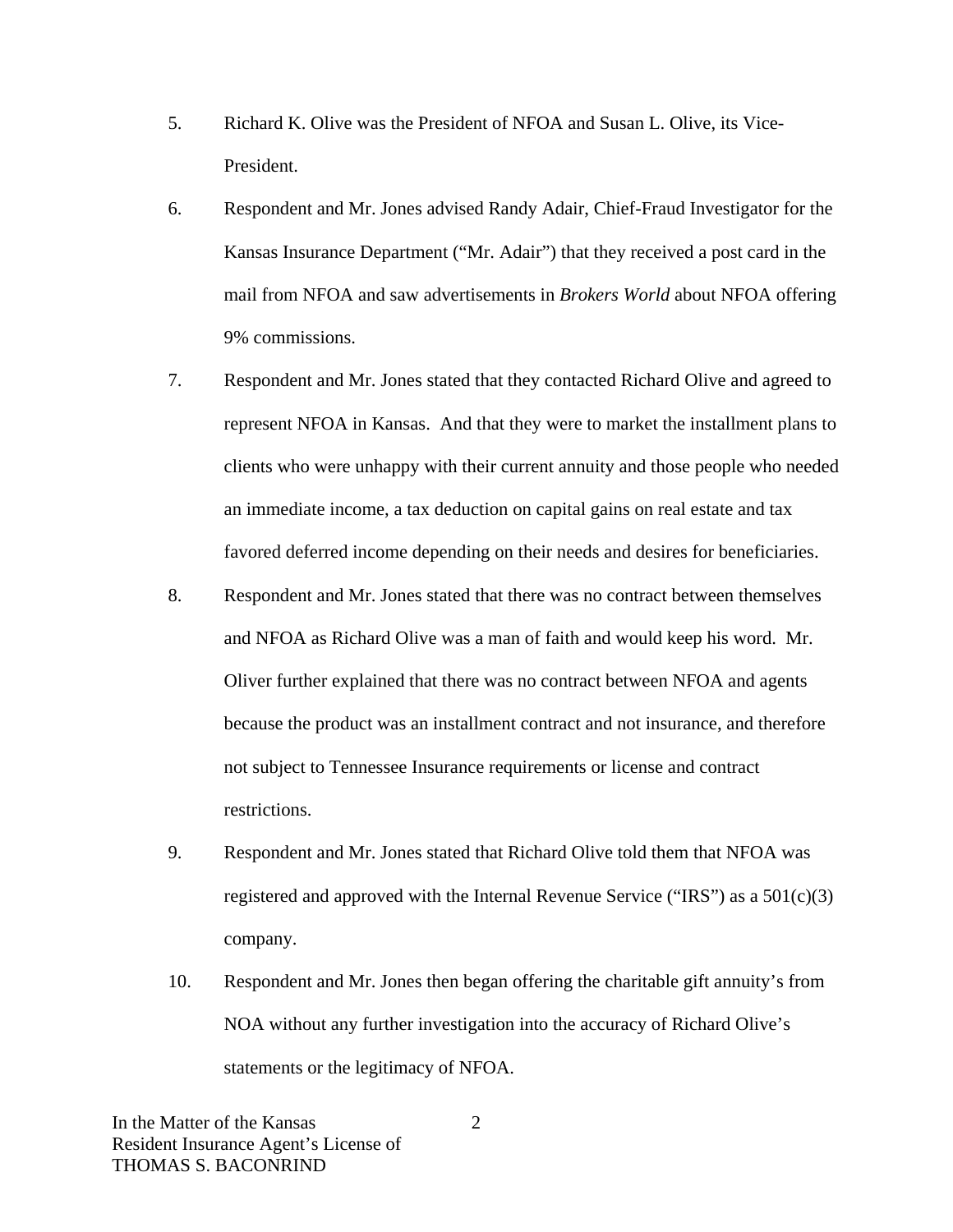11. From September of 2006 until May of 2007, Respondent induced seven (7)

| <b>Amount Invested</b> | Commission  | Cash Received by NFOA |
|------------------------|-------------|-----------------------|
| \$66,163.17            | \$4,997.86  | \$55,911.02           |
| \$59,838.69            | \$4,631.61  | \$51,181.69           |
| \$215,345.34           | \$19,495.40 | \$216,734.76          |
| \$50,000.00            | \$4,500.00  | \$50,000.00           |
| \$17,192.65            | \$1,188.82  | \$13,218.98           |
|                        | \$4,000.32  | \$133,344.10          |
| \$39,704.28            | \$3,090.98  | \$34,344.90           |
|                        |             | $$133,344.08*$        |

Kansas consumers to sign installment plans with NFOA, they are as follows:

- 12. The total amount of money invested by Respondent's clients in these installment plans was \$581,588.21 respondent received a total of \$41,904.99 in commissions for these installment plans.
- 13. In May of 2007, Respondent and Mr. Jones specifically asked of Richard Olive if there were any issues with government agencies. At that time Mr. Olive informed Respondent and Mr. Jones of cease and desist orders in other states, he also admitted that NFOA was not approved as a  $501(c)(3)$  corporation but that the status was under review and would be retroactive to the date of application.
- 14. After being advised of the cease and desist orders and the fact that NFOA was not a 501(c)(3) corporation, Respondent and Mr. Jones ceased offering NFOA's installment plans to Kansas consumers after May 3, 2007.
- 15. On June 21, 2007, the Commissioner of Commerce and Insurance for the State of Tennessee filed a Consent Order Appointing Commissioner as Receiver for Purposes of Rehabilitation and Injunction in the Davidson County Chancery Court of Tennessee. The Consent Order alleged that NFOA had been doing insurance business within the meaning of Tenn. Code Ann. §56-9-103 without a certificate of authority as required by Tenn. Code Ann. § 56-2-105.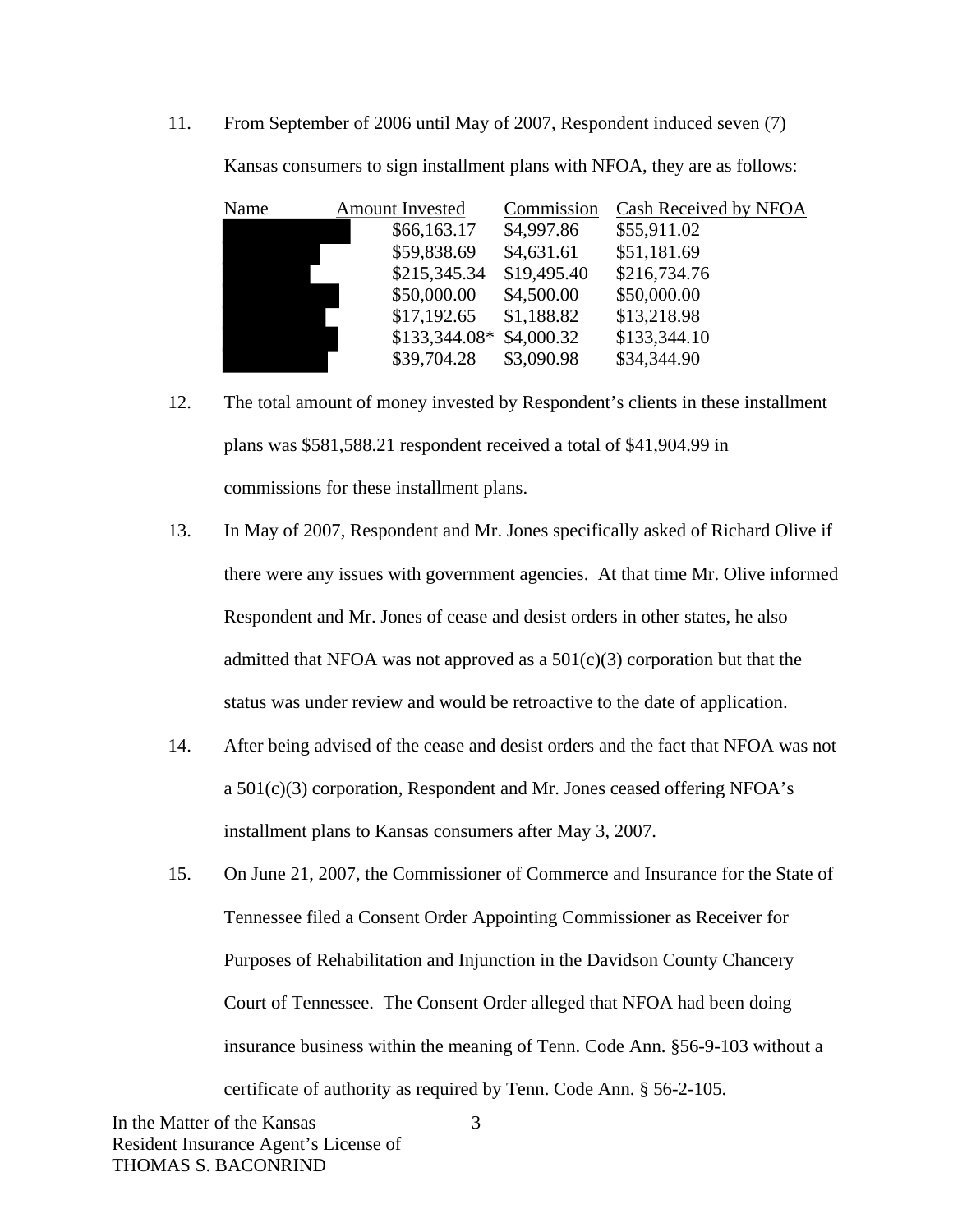- 16. The Commissioner for the State of Tennessee further determined that NFOA was in such condition that the further transaction of business would be hazardous financially to its policyholders, creditors, or the public.
- 17. Respondent contends he checked with the Tennessee Secretary of State and found that NFOA was listed with the Secretary of State as a nonprofit entity with a date of formation of January 27, 2006, with duration of perpetual. However, respondent failed to determine if NFOA was properly licensed with the State of Tennessee Insurance Department.
- 18. Respondent failed to independently verify that NFOA was approved by the IRS as a 501(c)(3) corporation prior to offering products from NFOA. Respondents contend that they contacted the IRS in July of 2006 and were informed that NFOA had properly filed for  $501(c)(3)$  status, but that a Letter of Determination had not yet been issued, but that charities could conduct business and accept contributions as allowed for with  $501(c)(3)$  corporations.
- 19. Respondent while acting as a financial advisor or insurance agent as a fiduciary duty to his clients to make sure that any and all investments that he presents are financially stable and legally operating. Respondent contends that clients' funds were reinsured with SEI and that all assets were safe and sound.

#### **Applicable Law**

- 20. K.S.A. 2006 Supp. 40-4909 states, in pertinent part:
	- (a) The commissioner may deny, suspend, revoke, or refuse renewal of any license issued under this act if the commissioner finds that the applicant or license holder has:
		- (8) Used any fraudulent, coercive, or dishonest practice, or demonstrated any incompetence, untrustworthiness or financial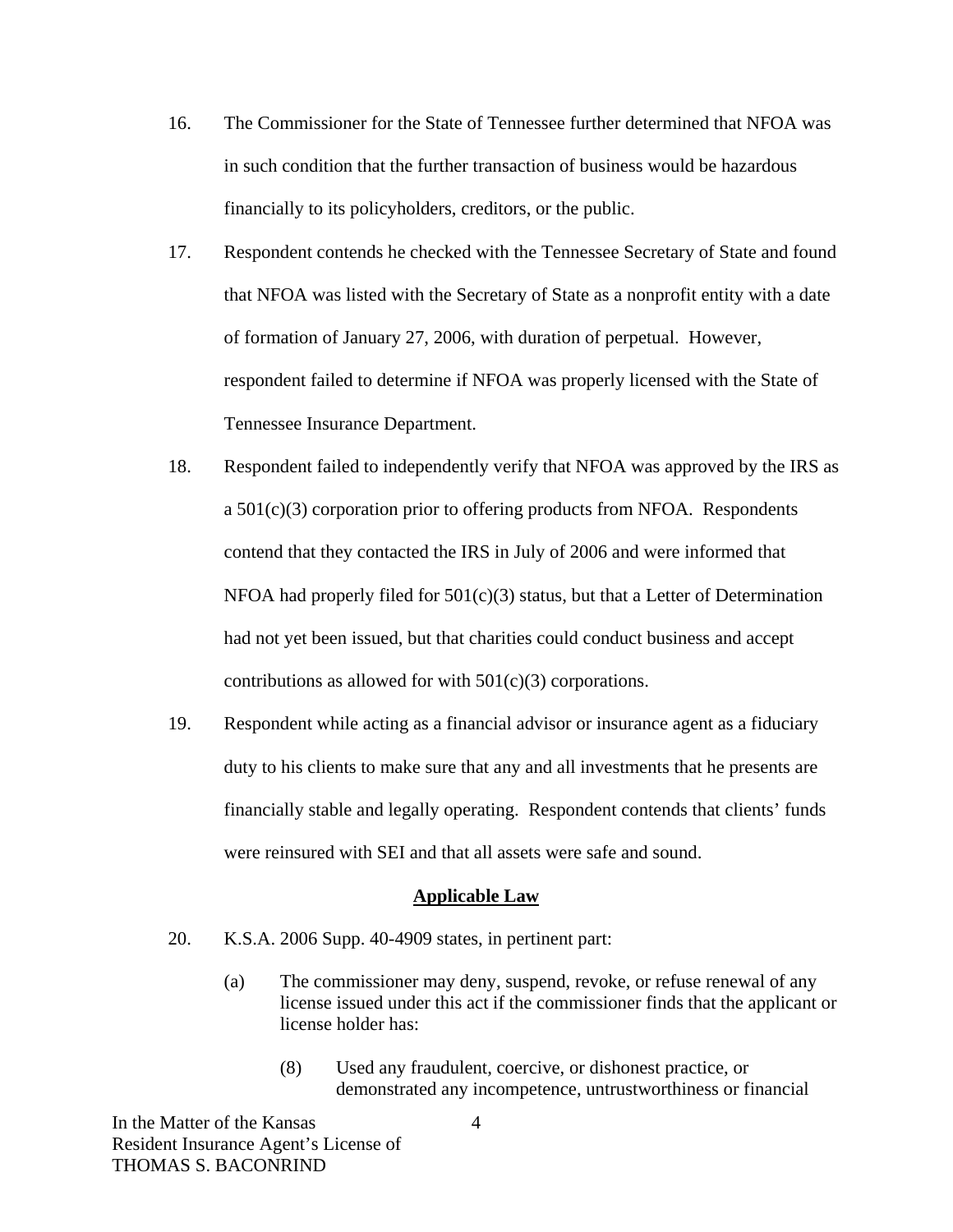irresponsibility in the conduct of business in this state of elsewhere.

- (b) In addition, the commissioner may suspend, revoke or refuse renewal of any license issued under this act if the commissioner finds that the interests of the insurer or the insurable interests of the public are not properly served under such license.
- (h) in lieu of taking any action under subsection (a), the commissioner may:
	- (1) Censure the person.

#### **Conclusions of Law**

- 21. The Commissioner has jurisdiction over Respondent as well as the subject matter of this proceeding, and such proceeding is held in the public interest.
- 22. The Commissioner finds that Mr. Baconrind demonstrated incompetence and financial irresponsibility in the conduct of business in this state pursuant to K.S.A. 2007 Supp. 40-4909(a)(8).
- 23. The Commissioner, therefore, concludes that good cause exists pursuant to K.S.A. 2006 Supp. 40-4909(a) and (h) to revoke or suspend Respondent's Kansas nonresident insurance agent's license or impose administrative penalties in lieu of revocation.
- 24. The Commissioner concludes that Respondent's insurance agent's license may be revoked for the protection of the insurable interests of the public pursuant to K.S.A. 2006 Supp. 40-4909(b).
- 25. While Respondent's conduct constitutes sufficient cause for revocation or suspension of his license pursuant to K.S.A. 2007 Supp. 40-4909(a), the Commissioner notes that Respondent has been licensed since 1987 and has not been the subject of prior complaints.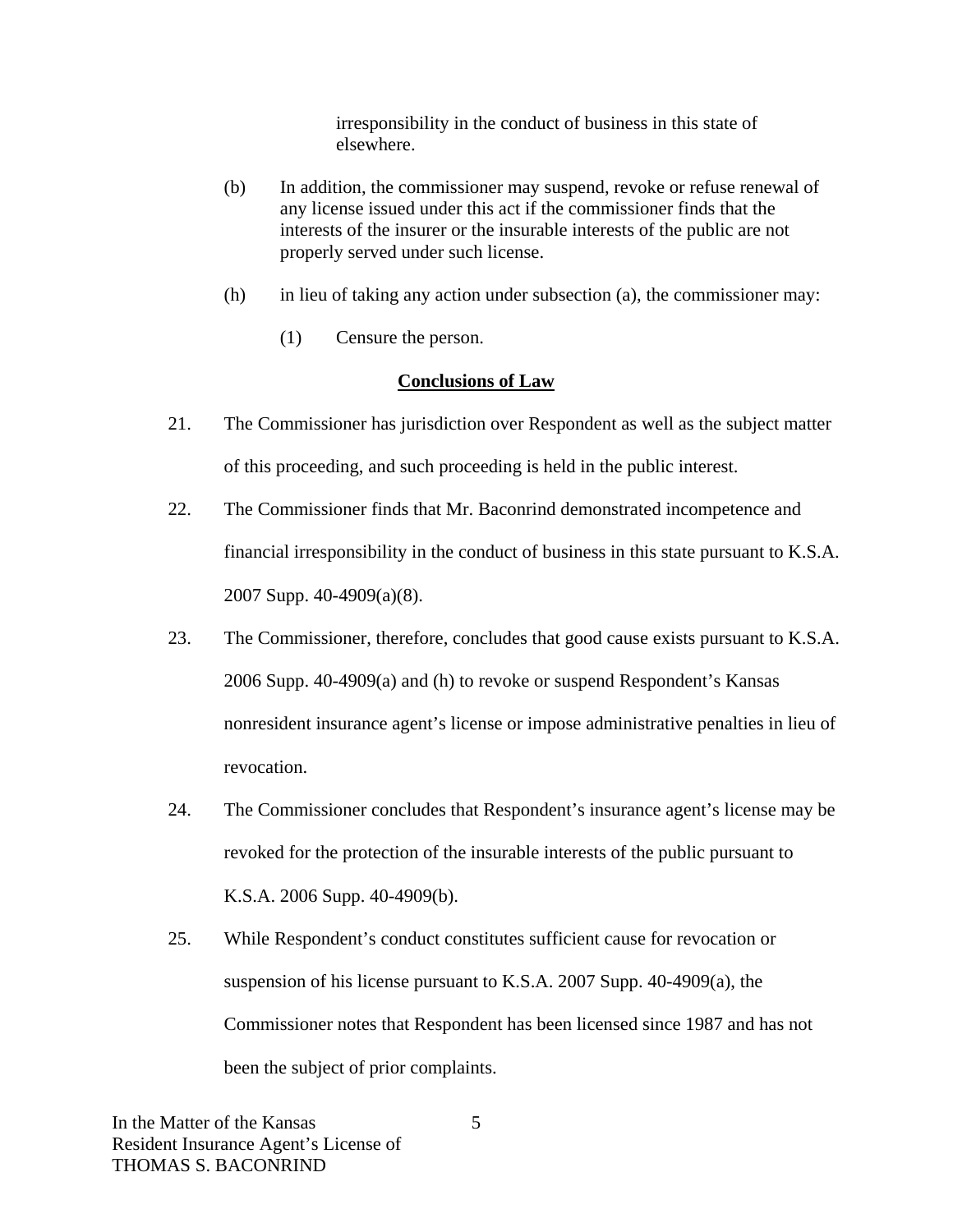- 26. The Commissioner finds that the interests of the insurer and the insurable interests of the pubic are properly served by a lesser sanction.
- 27. Based on the facts and circumstances set forth herein, it appears that the use of summary proceedings in this matter is appropriate, in accordance with the provisions set forth in K.S.A. 77-537(a), in that the use of summary proceedings does not violate any provision of the law and the protection of the public interest does not require KID to give notice and opportunity to participate to persons other than Thomas S. Baconrind.

#### **IT IS THEREFORE ORDERED BY THE COMMISSIONER OF INSURANCE THAT:**

Based on the facts and circumstances set forth herein, the **COMMISSIONER HEREBY CENSURES Thomas S. Baconrind for irresponsibility and incompetence in the conduct of business in this state.** 

### **NOTICE AND OPPORTUNITY FOR HEARING**

Thomas S. Baconrind, within fifteen (15) days of service of this Summary Order, may file with the Kansas Insurance Department a written request for hearing on this Summary Order, as provided by K.S.A. 77-542. In the event a hearing is requested, such request should be directed to:

> John W. Campbell, General Counsel Kansas Insurance Department 420 S.W.  $9<sup>th</sup>$  Street Topeka, Kansas 66612

Any costs incurred as a result of conducting any administrative hearing shall be assessed against the agent/agency who is the subject of the hearing as provided by K.S.A. 40-4909(f). Costs shall include witness fees, mileage allowances, any costs associated with reproduction of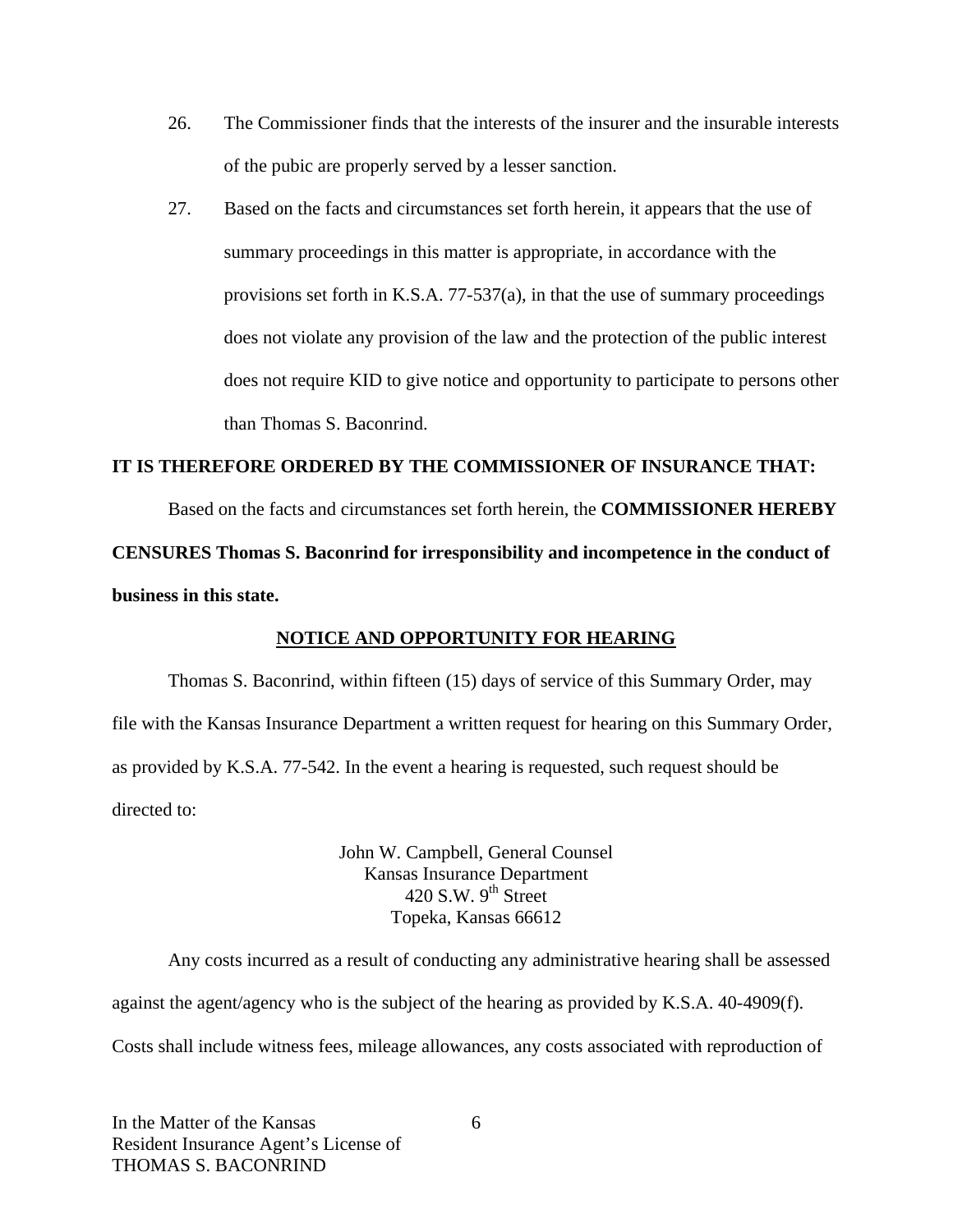documents which become part of the hearing record, and the expense of making a record of the hearing.

If a hearing is not requested, this Summary Order shall become effective as a Final Order,

without further notice, upon the expiration of the fifteen (15) day period for requesting a hearing.

The Final Order will constitute final agency action in the matter.

In the event the Petitioner files a petition for judicial review, the agency officer

designated pursuant to K.S.A. 77-613(e) to receive service of a petition for judicial review on

behalf of the Kansas Insurance Department is:

John W. Campbell, General Counsel Kansas Insurance Department 420 S.W.  $9^{th}$  St. Topeka, Kansas 66612

## **IT IS SO ORDERED THIS \_4th\_ DAY OF MARCH, 2008, IN THE CITY OF TOPEKA, COUNTY OF SHAWNEE, STATE OF KANSAS.**



 $\angle$ s/ Sandy Praeger $\angle$  Sandy Praeger EPARTMENT VOLTURE COmmissioner of Insurance

 $\angle$ s/ John Campbell $\angle$  John Campbell General Counsel

# **CERTIFICATE OF SERVICE**

The undersigned hereby certifies that she served the above and foregoing Summary Order on this \_4th\_ day of \_\_\_March\_\_\_\_\_\_\_, 2008, by causing the same to be deposited in the United States Mail, first class postage prepaid, addressed to the following:

In the Matter of the Kansas Resident Insurance Agent's License of THOMAS S. BACONRIND